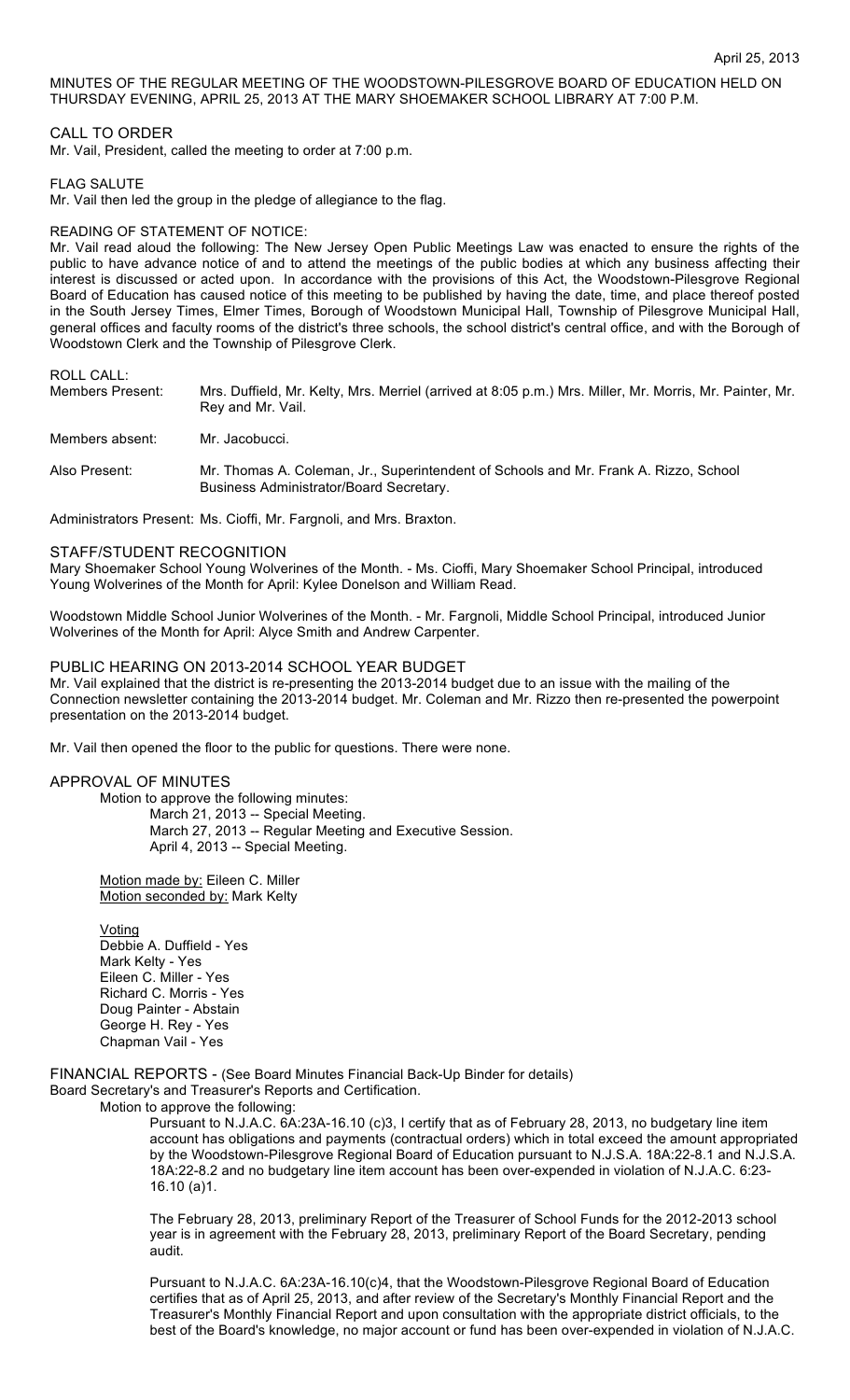6A:23A-16.10(a)1 and that sufficient funds are available to meet the district's financial obligations for the remainder of the fiscal year.

Motion made by: Doug Painter Motion seconded by: Eileen C. Miller

Voting

Debbie A. Duffield - Yes Mark Kelty - Yes Eileen C. Miller - Yes Richard C. Morris - Yes Doug Painter - Yes George H. Rey - Yes Chapman Vail - Yes

#### **Transfers**

Motion to approve the transfer of funds as previously approved by the Superintendent pursuant to 18A:22-8.1 for the month of February, 2013.

Motion made by: Mark Kelty Motion seconded by: Debbie A. Duffield

Voting

Debbie A. Duffield - Yes Mark Kelty - Yes Eileen C. Miller - Yes Richard C. Morris - Yes Doug Painter - Yes George H. Rey - Yes Chapman Vail - Yes

#### Bill List.

Motion to approve EFT's for February 2013, additional hand check payments for February 2013, and payment list for the month of April 2013.

### Motion made by: Doug Painter Motion seconded by: Eileen C. Miller

#### Voting

Debbie A. Duffield - Yes Mark Kelty - Yes Veronica Merriel - No Vote Eileen C. Miller - Yes Richard C. Morris - Yes Doug Painter - Yes George H. Rey - Yes Chapman Vail - Abstain

## Voided Checks.

Motion to approve voiding the following check:

Check #53333 dated 2/28/13, payable to Salem County Special Services School District in the amount of \$4,763.40 issued under P.O. #20-13 and #1094-13, due to incorrect amount. Check will be reissued under check #55086 in the amount of \$4,358.60.

Motion made by: Doug Painter Motion seconded by: Eileen C. Miller

Voting Debbie A. Duffield - Yes Mark Kelty - Yes Eileen C. Miller - Yes Richard C. Morris - Yes Doug Painter - Yes George H. Rey - Yes Chapman Vail - Yes

#### Additional Financial Reports.

Motion to accept the following reports: Student Activities Account and Athletic Account for the month of March 2013. Scholarships for the month of March 2013. Odyssey of the Mind for the month of March 2013. Cafeteria report for the month of February 2013.

Motion made by: Debbie A. Duffield Motion seconded by: Eileen C. Miller

Voting Debbie A. Duffield - Yes Mark Kelty - Yes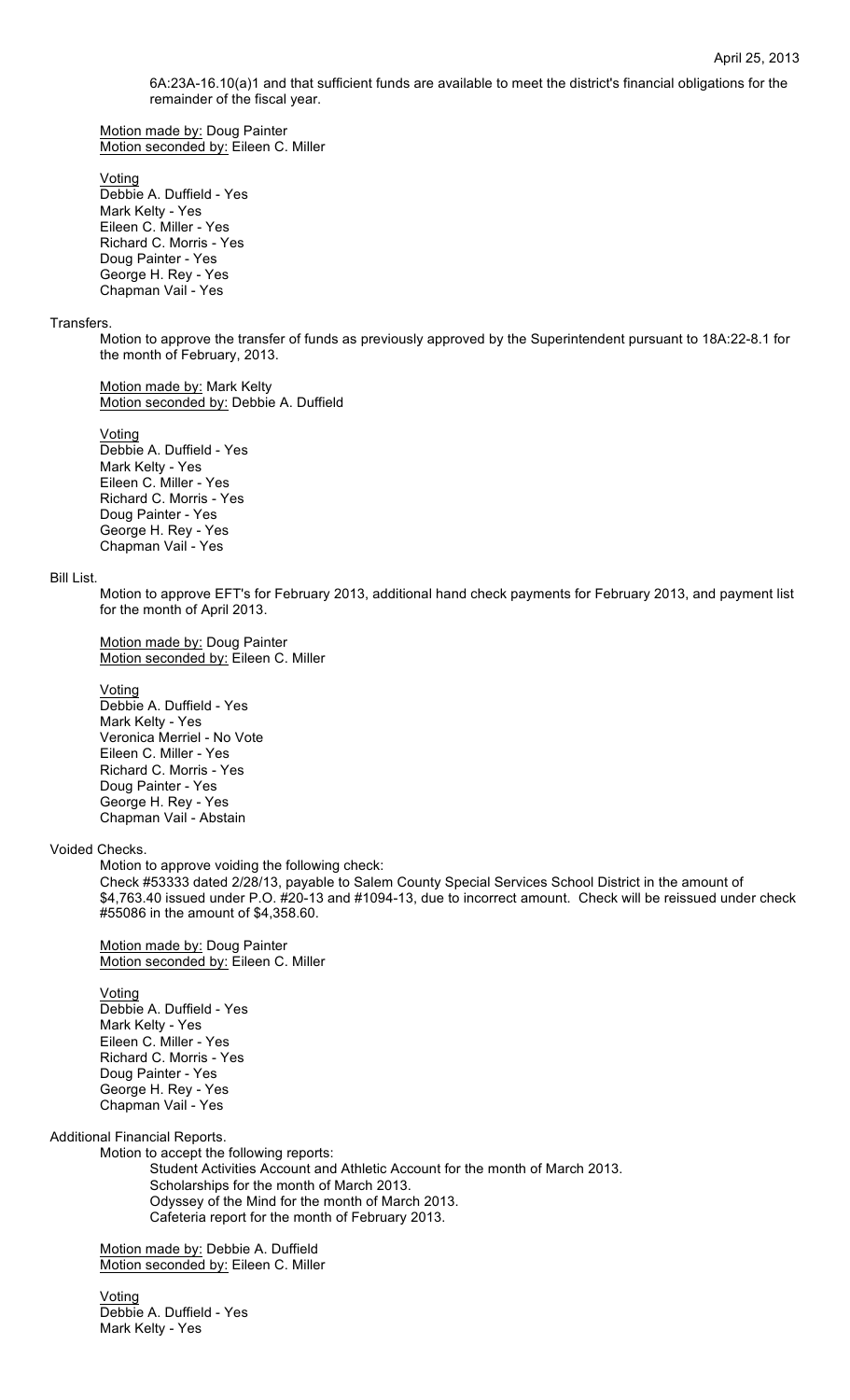Eileen C. Miller - Yes Richard C. Morris - Yes Doug Painter - Yes George H. Rey - Yes Chapman Vail - Yes

Community School Report. (voting not applicable to sending district representatives) Motion to accept Woodstown Community School report for the month of March 2013.

Motion made by: Mark Kelty Motion seconded by: Doug Painter

**Voting** Debbie A. Duffield - Yes Mark Kelty - Yes Eileen C. Miller - Yes Doug Painter - Yes George H. Rey - Yes Chapman Vail – Yes

# AUDIENCE PARTICIPATION

Julianne Donnini of Pilesgrove addressed the Board concerning the upcoming changes in class scheduling and courses offered due to the referendum. She and others would like to be kept informed as changes are made and possibly have some input.

EDUCATIONAL PROGRAMS COMMITTEE REPORT AND RECOMMENDATIONS -- Mrs. Eileen Miller, Chairperson

Motion to approve the following items:

High School field trips as follows: 05/17/13: Special Ed/MD Class to Cream Valley Custard Stand; R. Fisher. 05/28/13: Communications Academy to United Artist Theatre, Sewell; M. Hartman. 05/31/13: Agriculture/Biotech Students to Winding River Campground, Mays Landing; S. Cobb. 06/01/13: Marching Band to Wells Fargo Center, Philadelphia; J. Ludlam.

High School Harassment, Intimidation and Bullying Report dated March 2013. (NOTE: This report was acknowledged at the March meeting, and must now be approved.) High School Harassment, Intimidation and Bullying Report dated April 2013. (NOTE: Since there are no incidents reported for April, no follow-up of this report is required at the May meeting.)

Submission of the New Jersey Department of Education, Office of Fiscal Accountability and Compliance Corrective Action Plan as a result of the federal programs review performed on December 10-12, 2012. (see page \_\_\_)

Motion made by: Eileen C. Miller Motion seconded by: George H. Rey

Voting Debbie A. Duffield - Yes Mark Kelty - Yes Eileen C. Miller - Yes Richard C. Morris - Yes Doug Painter - Yes George H. Rey - Yes Chapman Vail - Yes

Motion to approve the following items: (voting not applicable to sending district representatives) Middle School and Shoemaker School field trips as follows:

> Middle School 04/23/13: Young Consumers/Math class to the Shoemaker School; H. Vinciguerra. 06/01/13: Marching Band to Wells Fargo Center, Philadelphia; J. Ludlam. 06/05/13: 8th grade to Tall Pines, Williamstown; J. Kelly. Shoemaker School 05/03/13: Kindergarten classes to Cape May Zoo; C. Grubb. 05/06/13: Two fourth grade classes to PSE&G, Salem; D. Dickson. 05/07/13: Two fourth grade classes to PSE&G, Salem; D. Dickson.

Home instruction:

Local ID #12697/NJSMART #6350345047 -- administrative request.

Middle School/Shoemaker School Harassment, Intimidation and Bullying Report dated March 2013. (NOTE: This report was acknowledged at the March meeting, and must now be approved.) Acknowledge receipt of the Middle School/Shoemaker School Harassment, Intimidation and Bullying Report dated April 2013, and to provide notification letters as required to the parents/guardians advising that this information has been provided to the Board of Education.

Submission of the One-Year Preschool Program Plan Update for 2013-2014.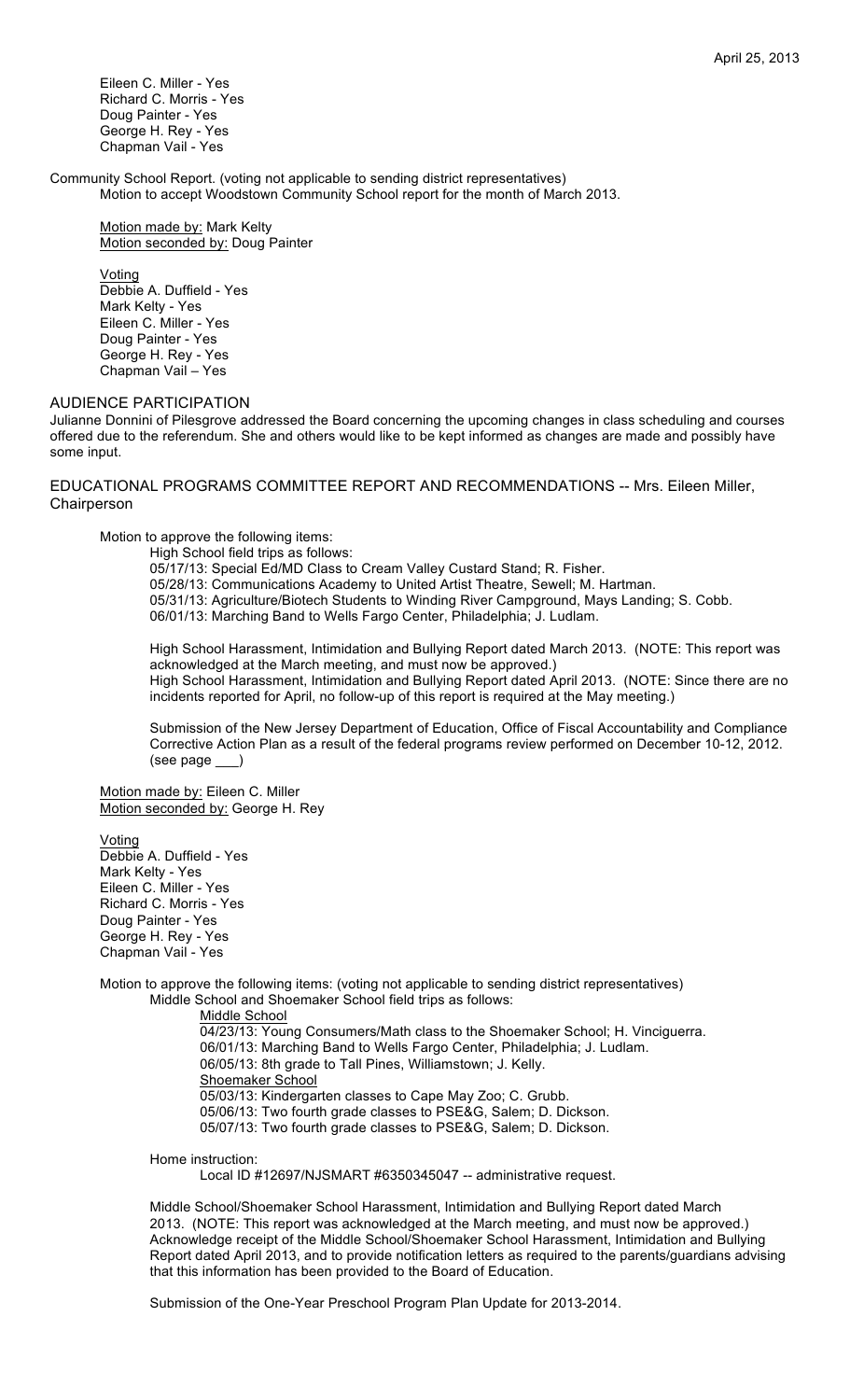EnVision Math pilot program for Grades K-6 for the 2013-2014 school year as described in the attached documentation.

Motion made by: Eileen C. Miller Motion seconded by: Debbie A. Duffield

Voting Debbie A. Duffield - Yes Mark Kelty - Yes Eileen C. Miller - Yes Doug Painter - Yes George H. Rey - Yes Chapman Vail – Yes

Mrs. Merriel arrived at 8:05 p.m.

POLICY COMMITTEE REPORT AND RECOMMENDATIONS Motion to adopt the following policy on second reading: Policy #1200.1 -- School Volunteers (New).

> Motion made by: Doug Painter Motion seconded by: Eileen C. Miller **Voting** Debbie A. Duffield - No Mark Kelty - Yes Veronica Merriel - Yes Eileen C. Miller - Yes Richard C. Morris - Yes Doug Painter - Yes George H. Rey - Yes Chapman Vail - Yes

Motion to rescind the following policy in order to add effective date wording to the motion. Policy #1200.1 -- School Volunteers (New).

Motion made by: Doug Painter Motion seconded by: Mark Kelty Voting Debbie A. Duffield - Yes Mark Kelty - Yes Veronica Merriel - Yes Eileen C. Miller - Yes Richard C. Morris - Yes Doug Painter - Yes George H. Rey - Yes Chapman Vail - Yes

Motion to adopt the following policy on second reading effective September 1, 2013: Policy #1200.1 -- School Volunteers (New).

Motion made by: Doug Painter Motion seconded by: Eileen C. Miller

Voting Debbie A. Duffield - No Mark Kelty - Yes Veronica Merriel - Yes Eileen C. Miller - Yes Richard C. Morris - Yes Doug Painter - Yes George H. Rey - Yes Chapman Vail - Yes

### PERSONNEL COMMITTEE REPORT AND RECOMMENDATIONS -- Mr. George Rey, Chairperson Motion to approve the following items:

Acceptance of the retirement notice of Margaret Goodall, High School Teacher, effective July 1, 2013, with congratulations and regrets. (see page  $\rule{1em}{0.15mm}$ )

Leaves of absence as follows:

Katy Lynch, High School Teacher: maternity leave effective September 23, 2013, through December 13, 2013. Cheryl Levitsky, High School Teacher: maternity leave effective September 3, 2013, through December 13, 2013. April Haley, High School Teacher: medical leave of absence effective April 22, 2013, through May 20, 2013. This will be an unpaid leave of absence after Ms. Haley has used her available sick days.

Appointment of Jesse Stemberger as Assistant Boys' Tennis Coach retroactive to April 19, 2013, through the end of the season; compensation shall be prorated accordingly.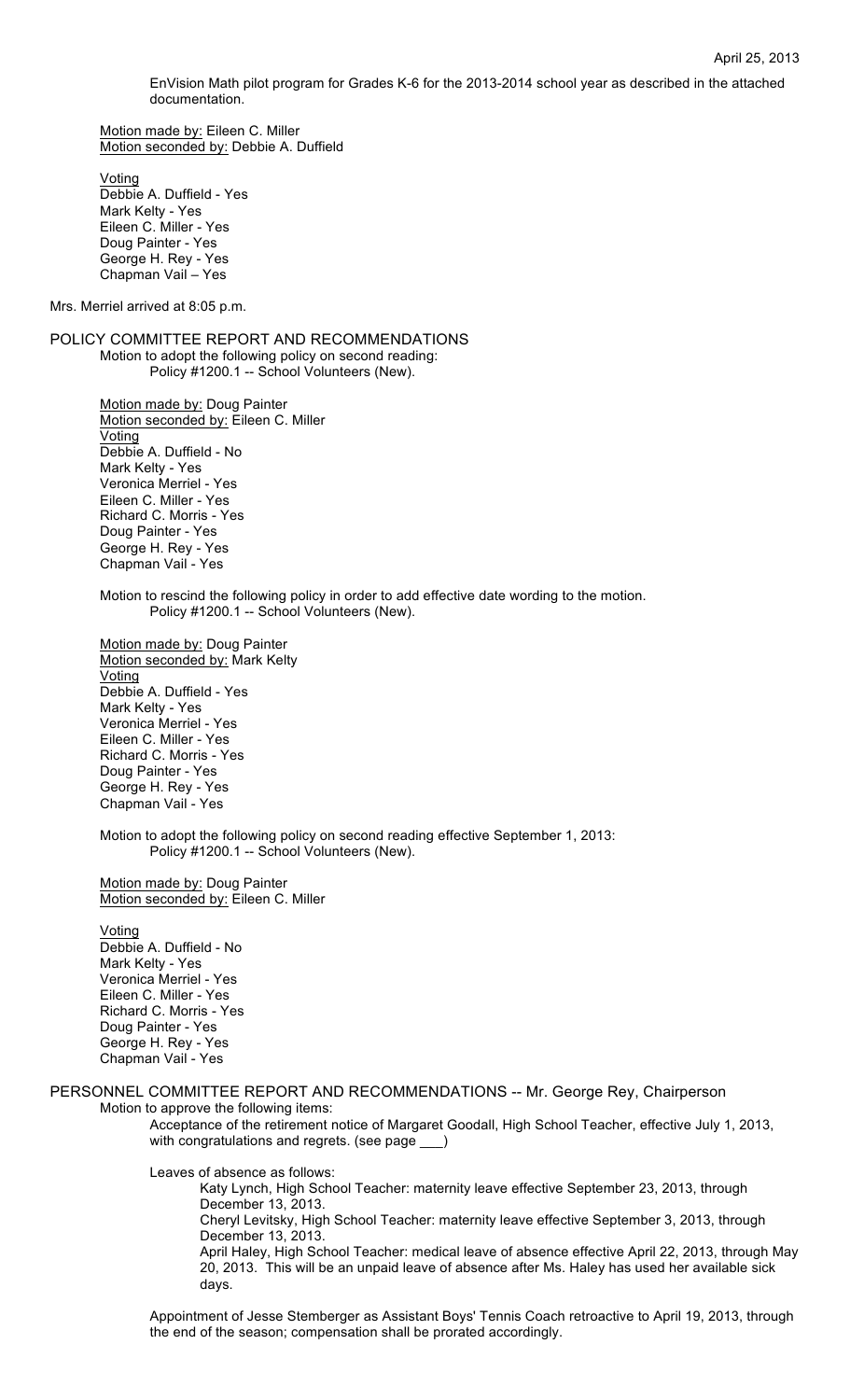Professional development request of Thomas Coleman to attend the NJASA/NJAPSA 31st Annual Spring Conference on May 21-22, 2013, in Atlantic City. (see page \_\_\_)

High School volunteers. (see page

Addition of the following to the district substitute list effective April 26, 2013, except as otherwise noted: Virginia Butkowski -- substitute teacher.

Steven Hamlin -- substitute teacher and substitute instructional assistant.

Francis McGuigan -- substitute teacher.

Rosemma Ward -- substitute teacher effective September 1, 2013, through June 30,

2014. (NOTE: This approval allows Ms. Ward to serve as a substitute without a break in employment service.)

Emma Kellner -- clerical substitute.

Matthew Kienzle -- substitute teacher. (Mr. Kienzle is already on the district list as a substitute instructional assistant and would like to be added to this category.)

Compensation to the High School guidance counselors to work hours during the 2013 summer as needed. (see page

Appointment of Angela Caruso as a High School Special Education Long-Term Substitute Teacher retroactive to April 24, 2013, through May 20, 2013, at the established rate of \$125.00 per day for each day worked, no other benefits, during Ms. Haley's leave of absence. (NOTE: Length of appointment to be adjusted as needed to coincide with Ms. Haley's return to work date.)

Acceptance of the resignation of Rachel Fisher, High School Special Education Teacher, effective at the conclusion of the 2012-2013 school year. (see page \_\_\_)

Motion made by: George H. Rey Motion seconded by: Eileen C. Miller

**Voting** Debbie A. Duffield - Yes Mark Kelty - Yes Veronica Merriel - Yes Eileen C. Miller - Yes Richard C. Morris - Yes Doug Painter - Yes George H. Rey - Yes Chapman Vail - Yes

Motion to approve the reappointment of the listed personnel for the 2013-2014 school year: (see page \_\_\_) District/High School administrators.

Board/district office staff. High/Middle School cafeteria workers. District/High School maintenance/custodial workers. High School secretaries, computer technicians, instructional assistants, and library aide. District/High School certificated faculty.

Motion made by: George H. Rey Motion seconded by: Eileen C. Miller

**Voting** Debbie A. Duffield - Yes Mark Kelty - Yes Veronica Merriel - No Eileen C. Miller - Yes Richard C. Morris - Yes Doug Painter - Yes George H. Rey - Yes Chapman Vail - Yes

Motion to approve the following items: (voting not applicable to sending district representatives) Acceptance of the following retirement notices effective July 1, 2013, with congratulations and regrets: Andrea Robertson, Mary S. Shoemaker School Teacher. (sere page \_ Shelia Robeson, Mary S. Shoemaker School Secretary. (see page Susan Lawrence, Mary S. Shoemaker School Instructional Assistant. (see page \_\_\_)

Compensation to staff members for attendance at the following meetings: (see page \_\_\_) Math Network Meeting. Literacy Network Meeting.

Professional development requests as follows: (see page

Diane Cioffi to attend the National Association for the Education of Young Children (NAEYC) conference on June 9-12, 2013, in San Francisco. Colleen Jennings to attend the "Creative Solutions for Classroom Behavior Management" workshop on May 3, 2013, in Atlantic City.

Amanda Abernethy to attend "The Flipped Classroom: Practical Strategies to Successfully "Flip" Your Classroom (Grades 6-12)" workshop on May 13, 2013, in Cherry Hill.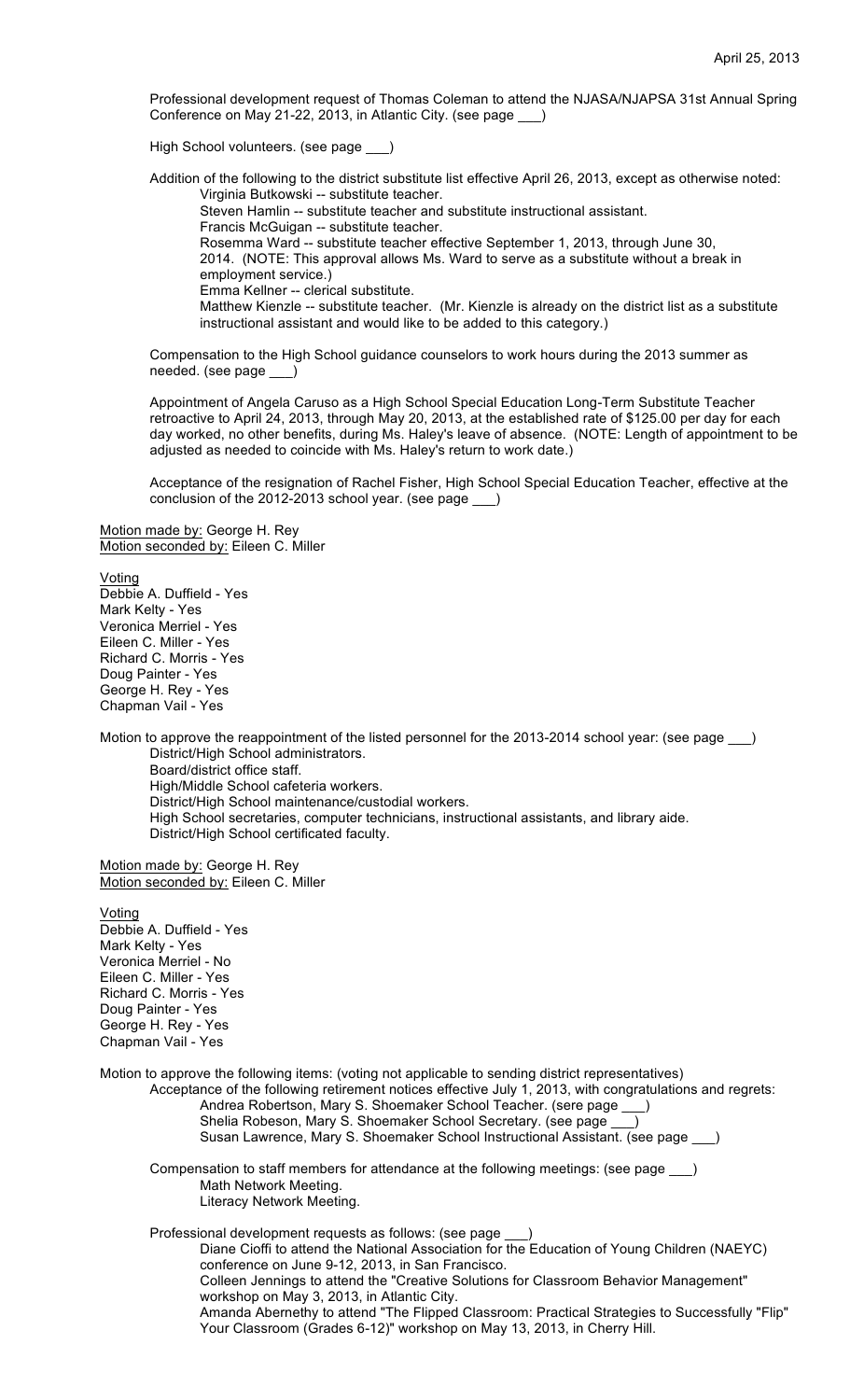Clinical practice request from Rowan University student Mary Prudence Fajardo to be placed with Christine Nowmos effective October 28, 2013, through December 19, 2013.

Middle School volunteers. (see page

Compensation to the Middle School and Shoemaker School guidance counselors to work hours during the 2013 summer as needed. (see page \_\_\_)

Appointment and compensation to Joan Fornes, Charlene Catalano, and Chelsea Collins for hours worked with the Middle School Extended Day Program. (see page

Motion made by: George H. Rey Motion seconded by: Eileen C. Miller

Voting Debbie A. Duffield - Yes Mark Kelty - Yes Eileen C. Miller - Yes Doug Painter - Yes George H. Rey - Yes Chapman Vail - Yes

Motion to approve the reappointment of the listed personnel for the 2013-2014 school year: (see page \_\_\_) Middle/Shoemaker School administrators. Shoemaker School cafeteria workers. Middle/Shoemaker School maintenance/custodial workers. Middle/Shoemaker School secretaries, computer technicians, instructional assistants, and lunchroom aide. Middle/Shoemaker School certificated faculty.

Motion made by: George H. Rey Motion seconded by: Eileen C. Miller

Voting Debbie A. Duffield - Yes Mark Kelty - Yes Veronica Merriel - Abstain Eileen C. Miller - Yes Richard C. Morris - Abstain Doug Painter - Yes George H. Rey - Yes Chapman Vail - Yes

# FINANCE/FACILITIES/TRANSPORTATION COMMITTEE REPORT AND RECOMMENDATIONS -- Mr. Mark Kelty, Chairperson

Motion to approve the following items:

Participation in the Salem County Homeless Student Agreement for the 2013-2014 school year.

Acceptance of the independent review letter from Kimball & O'Brien, Certified Public Accountants, dated January 12, 2012, for the accounting and auditing practice of Triantos & Delp. (see page

Acceptance of the High School/Middle School Fire/Security Drills for the month of March 2013.

Contract to participate in the Gloucester County Special Services School District Salem County Cooperative Transportation Program for the 2013-2014 school year.

Contract with Gloucester County Special Services School District for rebid of Route Y1012 for the Woodstown Twilight Program due to route cost over state bid threshold of \$17,500.00. The new route number is Y1017. The route cost will remain the same at \$249.00 per diem, plus a 7% administrative cost.

Motion made by: Mark Kelty Motion seconded by: Doug Painter

Voting Debbie A. Duffield - Yes Mark Kelty - Yes Veronica Merriel - Yes Eileen C. Miller - Yes Richard C. Morris - Yes Doug Painter - Yes George H. Rey - Yes Chapman Vail - Yes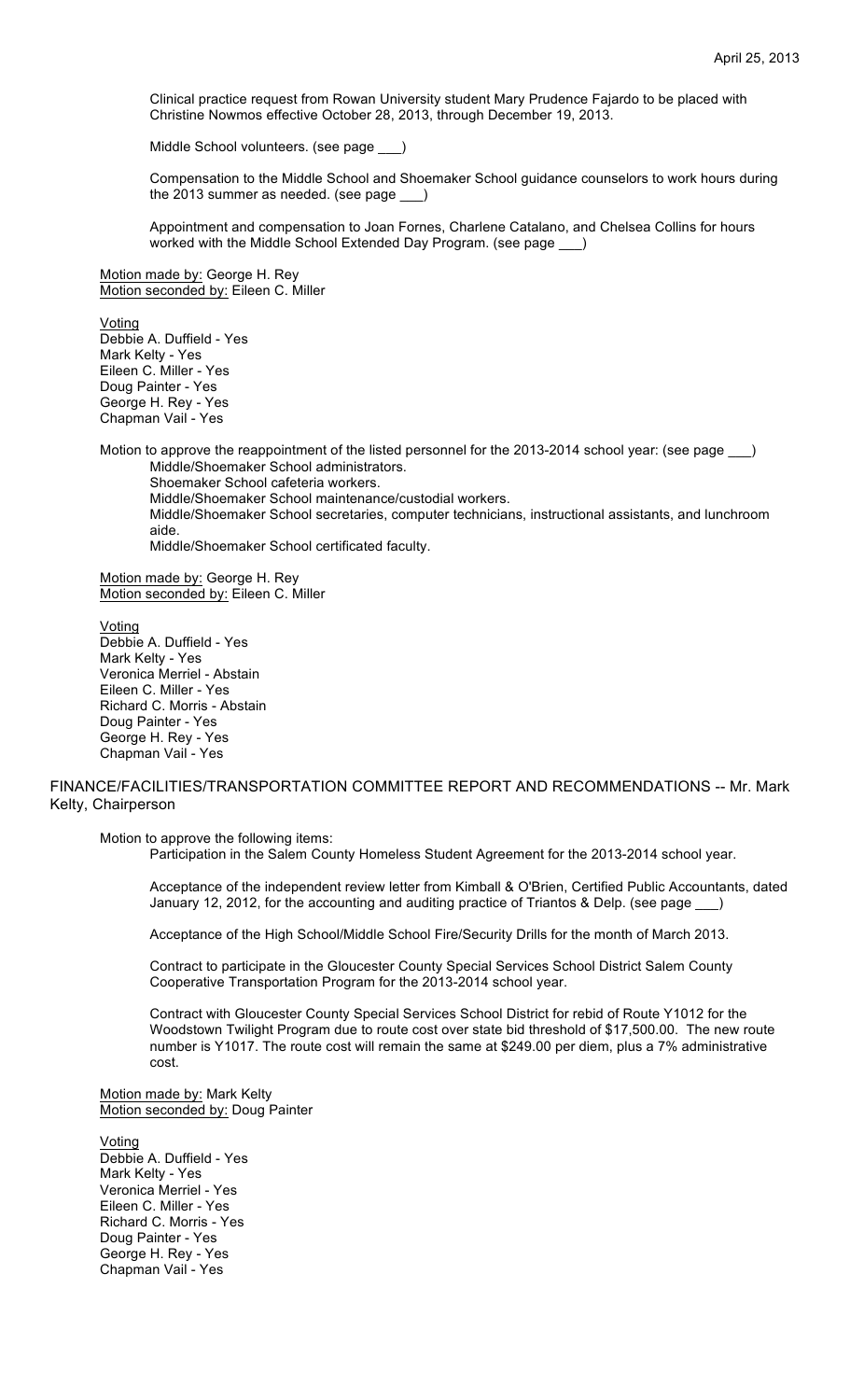Motion to approve the following items: (voting not applicable to sending district representatives) Acceptance of a donation from Mr. and Mrs. George Eby, in the amount of \$30.00 in lieu of participating in the QSP magazine sales. This check will be deposited into the Mary Shoemaker Student Funds account to purchase items for the school.

Acceptance of the Mary Shoemaker Fire/Security Drills for the month of March 2013.

Motion made by: Mark Kelty Motion seconded by: Doug Painter

Voting Debbie A. Duffield - Yes Mark Kelty - Yes Eileen C. Miller - Yes Doug Painter - Yes George H. Rey - Yes Chapman Vail – Yes

# OLD BUSINESS ITEMS - None

## NEW BUSINESS ITEMS - None

## OTHER REPORTS

President -- Mr. Chapman Vail reported the following:

- A meeting was held with the NAACP. They requested that we enforce the mandates of equal employment during the referendum period. They also requested that we monitor our practice of hiring minority personnel.
- Mr. Vail and Mr. Rizzo reported on the vacant Board seats.

Superintendent -- Mr. Thomas A. Coleman, Jr. reported the following:

- Changes will be taking place in preparing for the referendum project such as moving the ag room to trailers temporarily.
- Mr. Coleman has been asked to serve on the NJSIAA as 1<sup>st</sup> Executive V.P. He is very honored.
- Mr. Coleman informed the Board that the change in the meeting date in May was due to a conflict with the inservice scheduled for May which required the Prom date being moved after the Board meetings were scheduled.
- Mr. Coleman informed the Board that Mr. Bumpus stated that Woodstown High School has the highest SAT scores in Salem County.

Business Administrator -- Mr. Frank A. Rizzo reported on the following:

- Site bids have been rejected for a second time. Individual meetings have taken place with the bidders and the district is making progress with negotiations. We are close to the number we want to be at and the contractors have good ideas to reduce the cost.
- A meeting will be held on May 1st with the Woodstown Planning Board. Mr. Rizzo dropped off the plans which indicates parking on the asphalt lot behind the high/middle school and the Planning Board has some questions.

## ADMINISTRATIVE REPORTS

Attached to Superintendent's Monthly Report and delivered under separate cover.

## SENDING DISTRICT REPORTS

Alloway Township -- Mr. Richard Morris congratulated B.R. Williams, Inc. who was recognized during the recent Salem County Chamber of Commerce's annual banquet as the county's Distinguished Citizens of the Year.

Upper Pittsgrove Township -- Mrs. Ronny Merriel informed the Board that Upper Pittsgrove plans to attend the Quad-District meeting on May 8th.

SCHOOL AGE CHILD CARE (SACC) REPORT -- Mrs. Eileen Miller - Mrs. Miller had nothing to report.

## DELEGATE REPORT

Mrs. Miller reported the following:

The 8th Grade Dialogue was held last month. All the kids did a great job.

The Delegate Assembly is in May.

Schools currently participating in the April elections are encouraged to participate in the November election instead.

## FUTURE MEETINGS

May 14, 2013 -- Policy Committee, 5:30 p.m., district office.

May 14, 2013 -- Finance/Facilities Committee, 6:30 p.m., district office.

May 16, 2013 -- Personnel Committee, 5:30 p.m., district office.

May 16, 2013 -- Ed Programs Committee, 6:30 p.m., district office.

May 22, 2013\* -- Regular Board Meeting, 7:00 p.m., Mary S. Shoemaker School Library.

\*The regular meeting will be held on Wednesday, May 22, 2013, rather than Thursday, May 23, 2013, as originally scheduled.